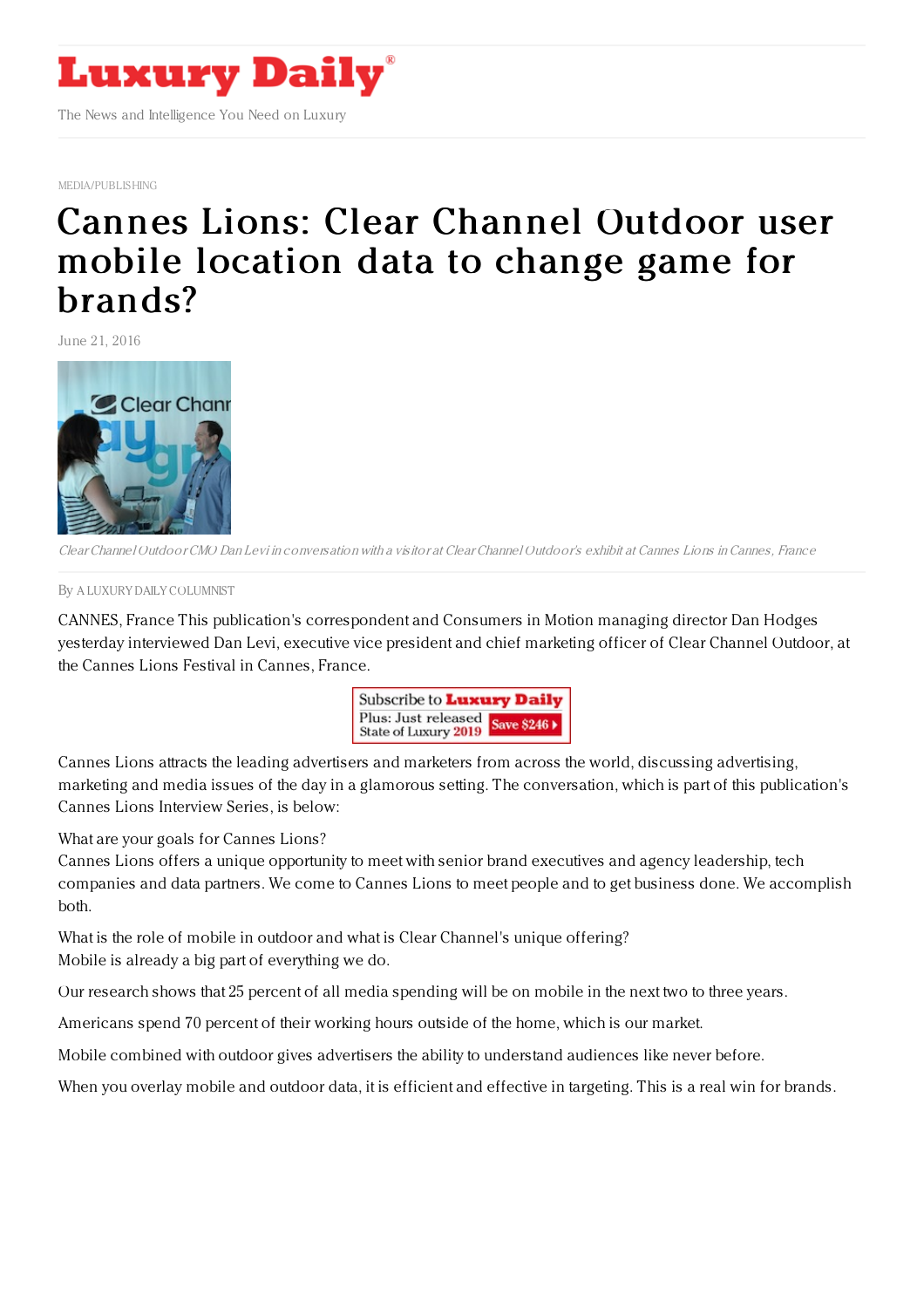

Dan Hodges is managing director ofConsumers inMotion

Earlier this year, we launched Clear Channel Outdoor Radar, which is a suite of data and audience insight tools. This tool set helps marketer understand how to reach audiences on outdoor and mobile. It provides an attribution model, which enables ROI tracking.

How is the addition of mobile to outdoor changing the game for brands and advertisers? What is the learning to date?

When you speak to marketers, they understand how out-of-home works.

When you drive down the Sunset Strip in Los Angeles or walk in Times Square in New York City, you see the impact of out-of-home.



The iHeart Yacht at Cannes Lions inCannes Lions, Cannes, France

In 2016, brands and agencies require data that shows how it works. Our team provides the data upfront, which demonstrates to agencies how the data can be used in the planning process.

We have strategic partnership with mobile companies such as Placed and PlaceIQ to understand the impact on consumer behavior after exposure.

Mobile data allows us to determine who is exposed to what screen and in what direction they are moving.

We just completed a pilot for a large domestic automotive company where we found that people who were exposed to the automakers ads were 27 percent were more likely to go into a car dealership after exposure to the ads.



The view at Cannes on the French Riviera

We worked with a retailer to see if we could drive awareness for their social mission. Those who were exposed to the out-of-home message were 25 percent more likely to visit the store and to support their mission.

What is the power of combining mobile's ecosystem with outdoor reach?

There is an entire rich data and ecosystem that we are tapping into on the mobile phone.

The mobile phone is a data-rich proxy for consumers. This is very powerful and growing data set and an exciting time to be a marketer.

Dan Hodges is managing director of [Consumers](http://www.consumersinmotion.com) in Motion Group, <sup>a</sup> New York-based strategic consultancy offering